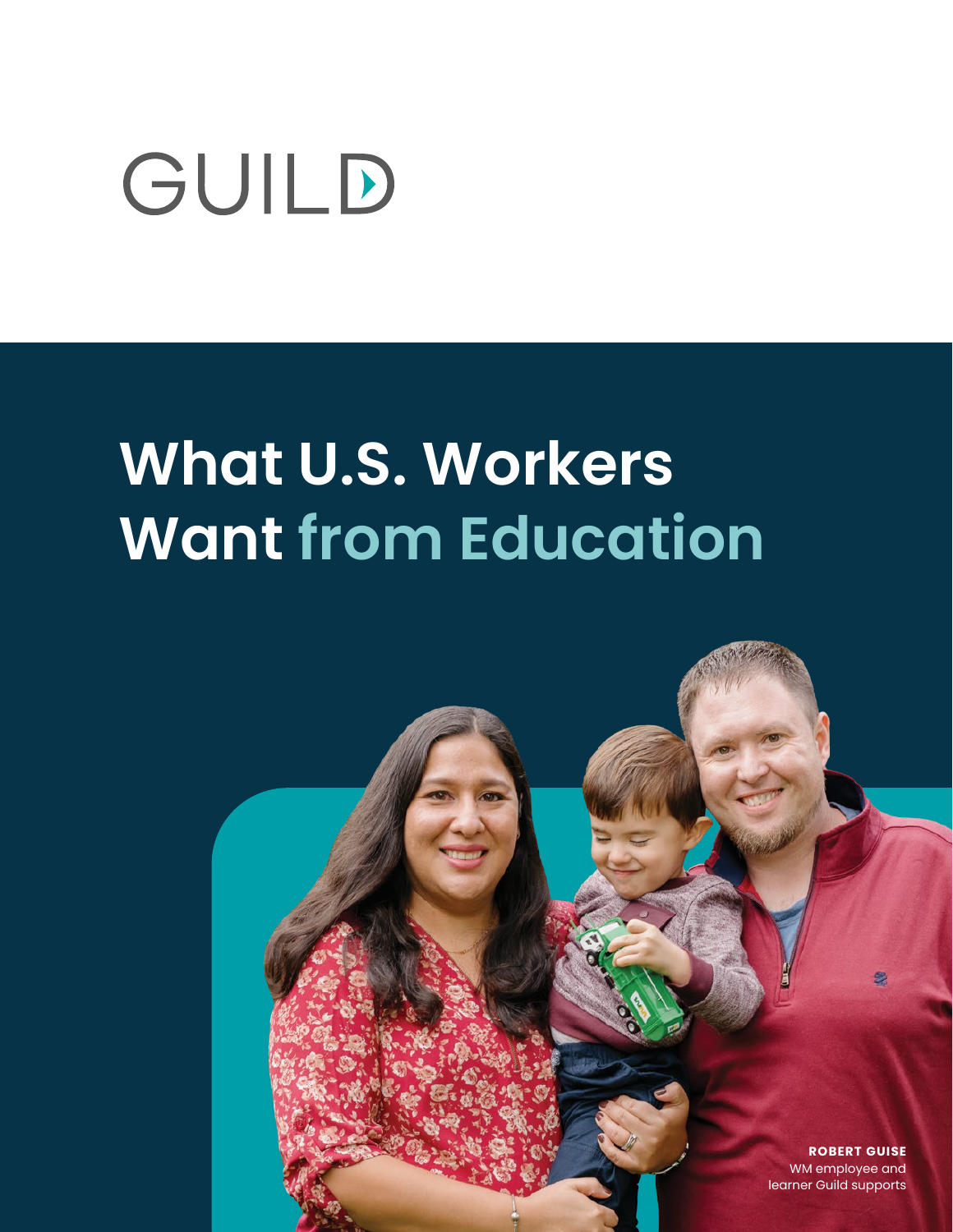#### **Introduction**

The future of work is shifting under our feet, and workers want more. According to IBM, roughly 120 million<sup>1</sup> workers need additional training or education to remain competitive in light of AI and automation in the coming years. Given the impact of COVID-19, this number is likely greater today. However, workers don't feel equipped for what's to come: 76% of workers say they don't have the skills to be successful in the future of work, yet 28% are working to acquire those skills<sup>2</sup>.

Working adult learners make up 40%<sup>3</sup> of higher education students in the U.S., but they've long been left behind by a system that's failed to understand what they need—and want—out of their education. What they need and how to achieve it—is the focus of Guild's work. This report provides a quick snapshot into who they are and what they really want out of their education so that all leaders focused on the future of learning and work can ensure this population is set up for success.

### **Who are working adult learners?**

Working adult learners are significantly more likely than traditional college students to<sup>4</sup>:



be older, most are 25+ years old



have caretaking responsibilities



work full time or more than full time (>40 hrs/wk)



have been out of school longer, many for 5 or more years

Working adult learners are more often motivated to build on existing skills to advance their careers. They place a high value on the following when it comes to their education:







**A** Ways to accelerate time to completion (e.g., credit for training)



**3**

**Flexible schedules** 



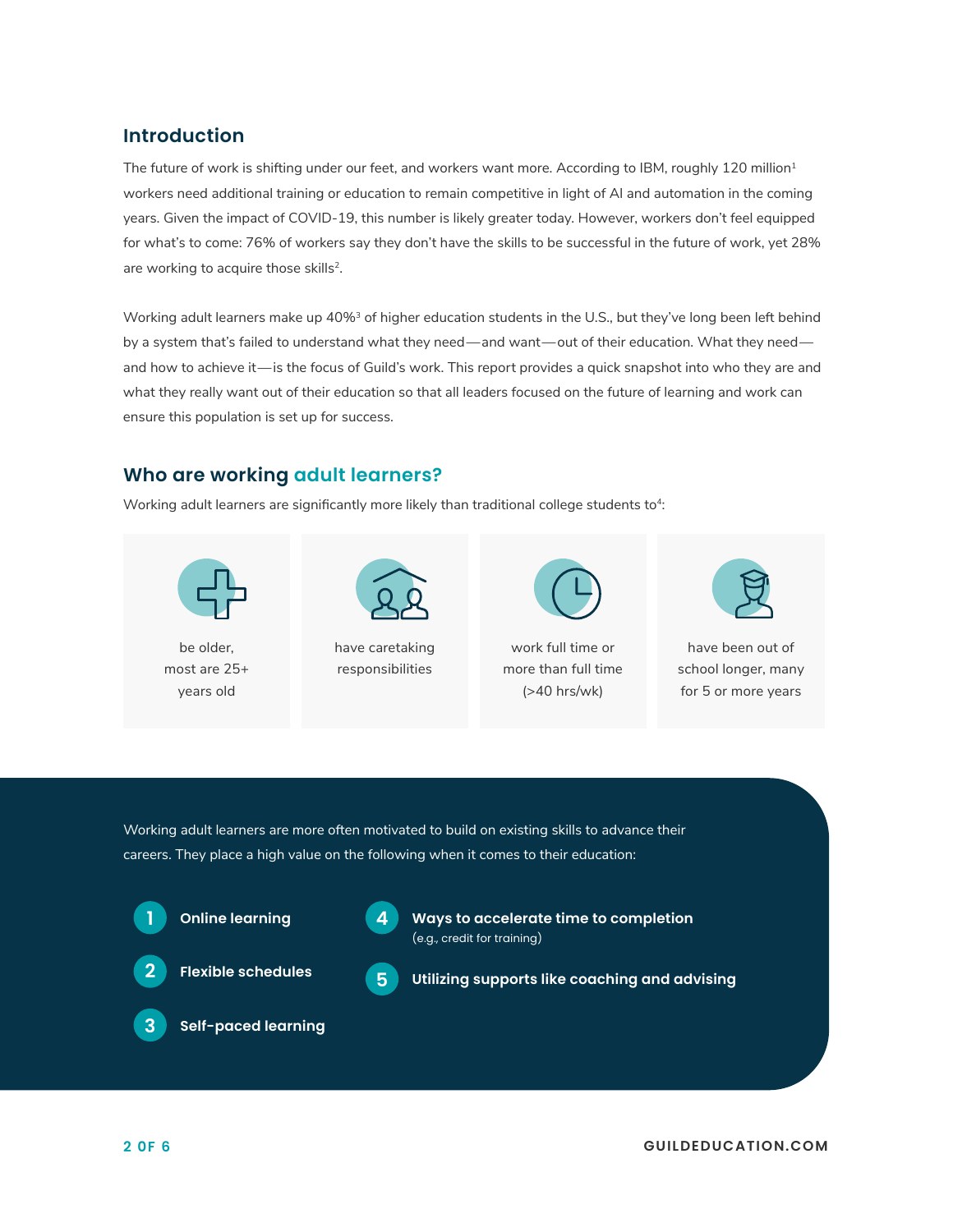

**U.S. workers struggle to return to school because of the cost—but see the value of education in advancing their careers and ultimately improving their financial situation**<sup>5</sup>**.**



of workers cite the cost of education as a challenge they have faced when furthering their education, and **40% worry about student loan debt**



of all workers report experiencing disruptions to their job in the past year (e.g., reduced hours, overtime, furloughs, or layoffs)

of workers believe **additional education**  will help improve their financial situation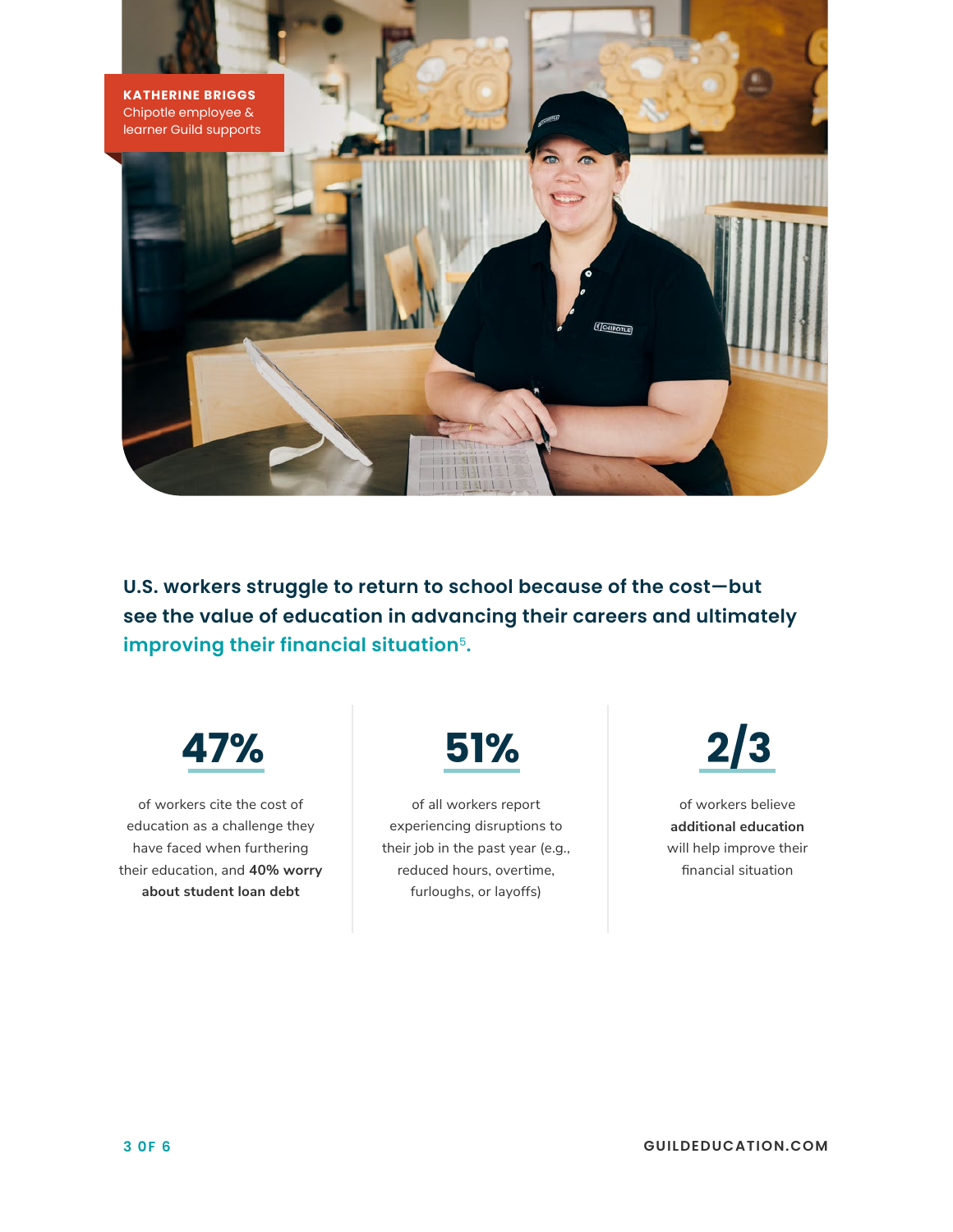### **Motivators for getting more education What they desire**

Learners Guild supports want more than a degree, they want opportunity and career advancement<sup>6</sup>.

**The #1 reason** that Guild learners cite for pursuing education is career advancement:



### **OF GUILD LEARNERS CITE CAREER ADVANCEMENT AS A PRIMARY MOTIVATION**

Other reasons are also closely related to career advancement: increased earnings and personal growth (both 63%). Many learners think about their primary goal in terms of how career advancement can unlock greater personal opportunity: beyond wage growth, they are looking for things like a more predictable schedule, more stability, and being an inspiration to family members.



### **OF GUILD LEARNERS CITE FINISHING A 38% DEGREE AS A PRIMARY MOTIVATION**

Program completion is still important—many learners associate it with:

- 1) gaining the full set of desired skills
- 2) reaching a personal goal of committing to and accomplishing something

For most learners, though, completion is not the ultimate end goal but the means to an end. Therefore, we think it's essential that outcomes must include both completion as well as career and economic mobility.

### **out of their next job**

### **~50%**

of learners are driven by **internal** career advancement

### **1 in 4**

learners expect to have a new title in the next 12 months

### **In searching for their next role, learners most desire7 :**

- 1. **Opportunities for growth**  (83%)
- 2. **Higher pay**  (78%)
- 3. **Long-term stability**  (73%)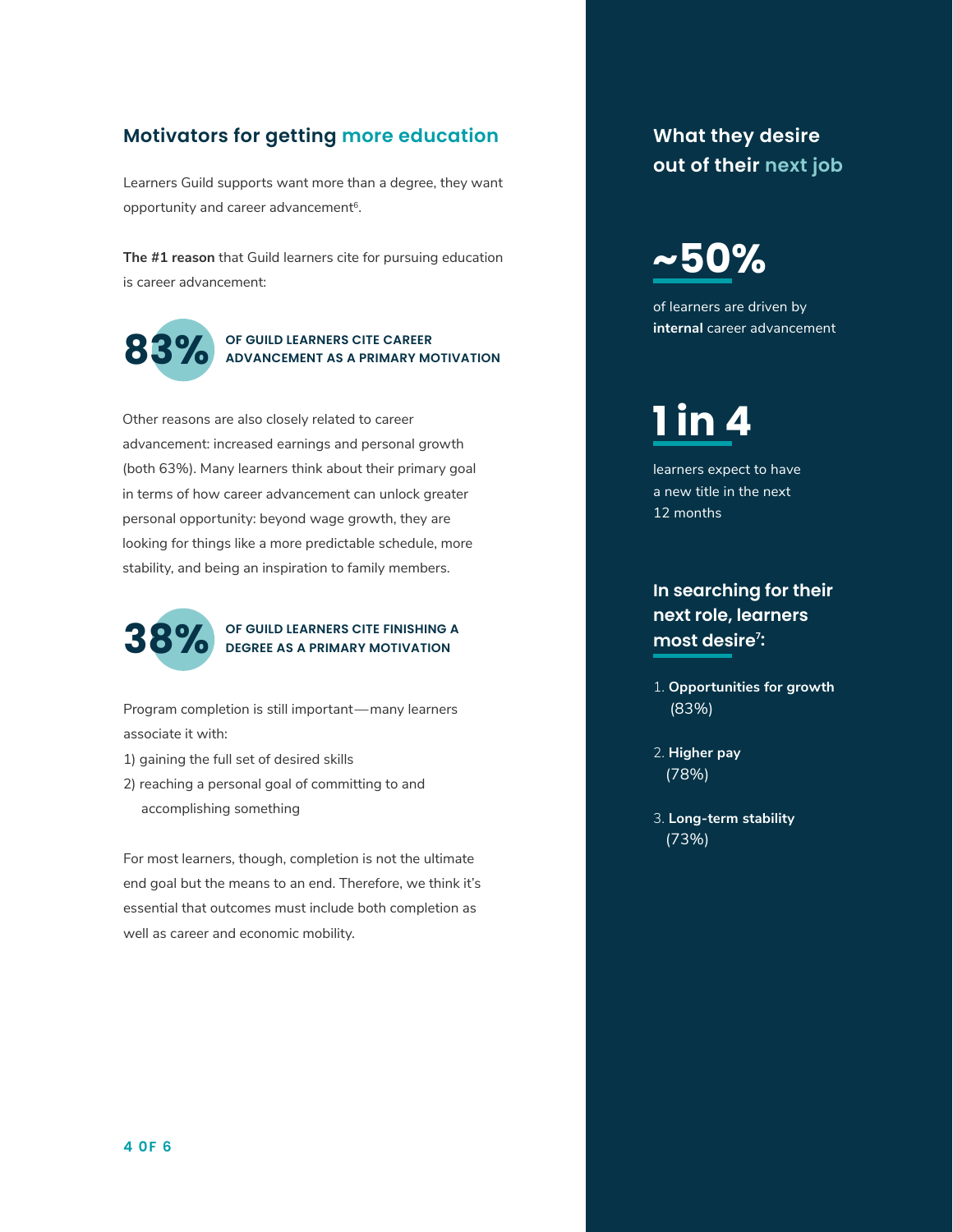#### **Guild's framework for measuring outcomes**

At Guild, we assess institutions based on a holistic set of outcomes. We think it's important to take a lens of the "return" on education to the learner - both maximizing returns in terms of career mobility as well as decreasing barriers to access.

#### **CAREER MOBILITY**

**1**

**3**

Are learners achieving career advancement through increased promotion rate and salary increase?

### **ATTAINMENT**

**2**

Are learners progressing through and completing programs, and gaining skills and competencies?

#### **SATISFACTION**

Would learners recommend their program?

#### **EQUITY**

**4**

How do these outcomes break down by student background, including race/ethnicity, prior education level, gender?

For an individual learner, success could mean completing a program, or it could be getting a promotion or role change—so we think about a measurement strategy that looks holistically at **success and access.** For example, in an analysis of one **sample employer partner,** we found that Guild learners experienced increased earnings not only upon completing their program, but **as early as within six months of starting their program.**

|                                                         | <b>Guild learners</b> | Non-engaged peers |
|---------------------------------------------------------|-----------------------|-------------------|
| chance of promotion* within<br>six months of enrollment | 25%                   | Υ.                |
| received a promotion* by two<br>years after enrolling   | 45%                   | <b>11%</b>        |

\*This corresponded to an average earnings increase of \$16,000.